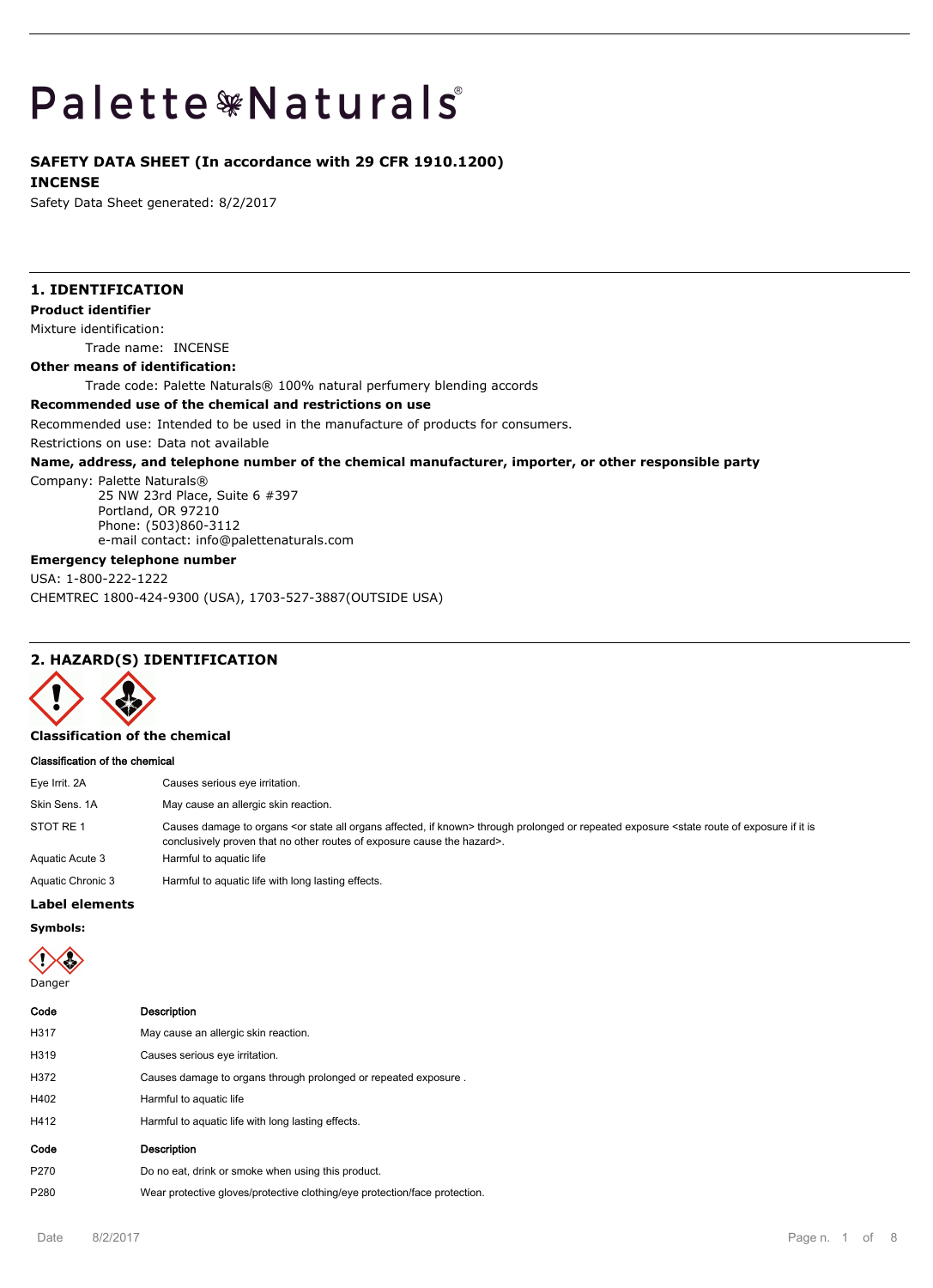P302+P352 IF ON SKIN: Wash with plenty of water/… P305+P351+P338 IF IN EYES: Rinse cautiously with water for several minutes. Remove contact lenses, if present and easy to do. Continue rinsing. P314 Get medical advice/attention if you feel unwell. P333+P313 If skin irritation or rash occurs: Get medical advice/attention. P337+P313 If eye irritation persists: Get medical advice/attention.

#### **Ingredient(s) with unknown acute toxicity:**

None

#### **Hazards not otherwise classified identified during the classification process:**

None

#### **3. COMPOSITION/INFORMATION ON INGREDIENTS**

## **Substances**

Data not available

## **Mixtures**

Hazardous components within the meaning of 29 CFR 1910.1200 and related classification:

#### **List of components**

| Qty         | Name              | Ident. Numb.                  | Classification                                                                                                                        | <b>Registration Number</b> |
|-------------|-------------------|-------------------------------|---------------------------------------------------------------------------------------------------------------------------------------|----------------------------|
| $1-5%$      | <b>VANILLIN</b>   | CAS: 121-33-5<br>EC:204-465-2 | Eye Irrit. 2A, H319                                                                                                                   |                            |
| $1-5%$      | BENZOIC ACID      | CAS:65-85-0<br>EC:200-618-2   | Eye Dam. 1, H318; Aguatic Acute 3, H402;<br>Skin Irrit. 2, H315; STOT RE 1, H372                                                      |                            |
| $1-5%$      | ALPHA-PINENE      | CAS:80-56-8<br>EC:201-291-9   | Flam. Lig. 3, H226; Asp. Tox. 1, H304; Skin<br>Irrit. 2, H315; Skin Sens. 1B, H317; Aguatic<br>Acute 1, H400; Aquatic Chronic 1, H410 |                            |
| $0.1 - 1$ % | <b>ISOEUGENOL</b> | CAS: 97-54-1<br>EC:202-590-7  | Acute Tox, 4, H302; Acute Tox, 4, H312; Skin<br>Irrit. 2, H315; Eye Irrit. 2A, H319; Skin Sens.<br>1A. H317                           |                            |

#### **4. FIRST AID MEASURES**

#### **Description of first aid measures**

In case of skin contact:

Immediately take off all contaminated clothing.

Remove contaminated clothing immediatley and dispose off safely.

After contact with skin, wash immediately with soap and plenty of water.

In case of eyes contact:

After contact with the eyes, rinse with water with the eyelids open for a sufficient length of time, then consult an opthalmologist immediately.

Protect uninjured eye.

In case of Ingestion:

Do not induce vomiting, get medical attention showing the MSDS and label hazardous.

In case of Inhalation:

Remove casualty to fresh air and keep warm and at rest.

#### **Most important symptoms/effects, acute and delayed**

Eye irritation

Eye damages

## **Indication of any immediate medical attention and special treatment needed**

In case of accident or unwellness, seek medical advice immediately (show directions for use or safety data sheet if possible).

## **5. FIRE-FIGHTING MEASURES**

## **Extinguishing media**

Suitable extinguishing media: **Water** Carbon dioxide (CO2).

## **Unsuitable extinguishing media:**

None in particular.

## **Specific hazards arising from the chemical**

Do not inhale explosion and combustion gases.

Burning produces heavy smoke.

Hazardous combustion products: Data not available

Explosive properties: Data not available

Oxidizing properties: Data not available

## **Special protective equipment and precautions for fire-fighters**

Use suitable breathing apparatus .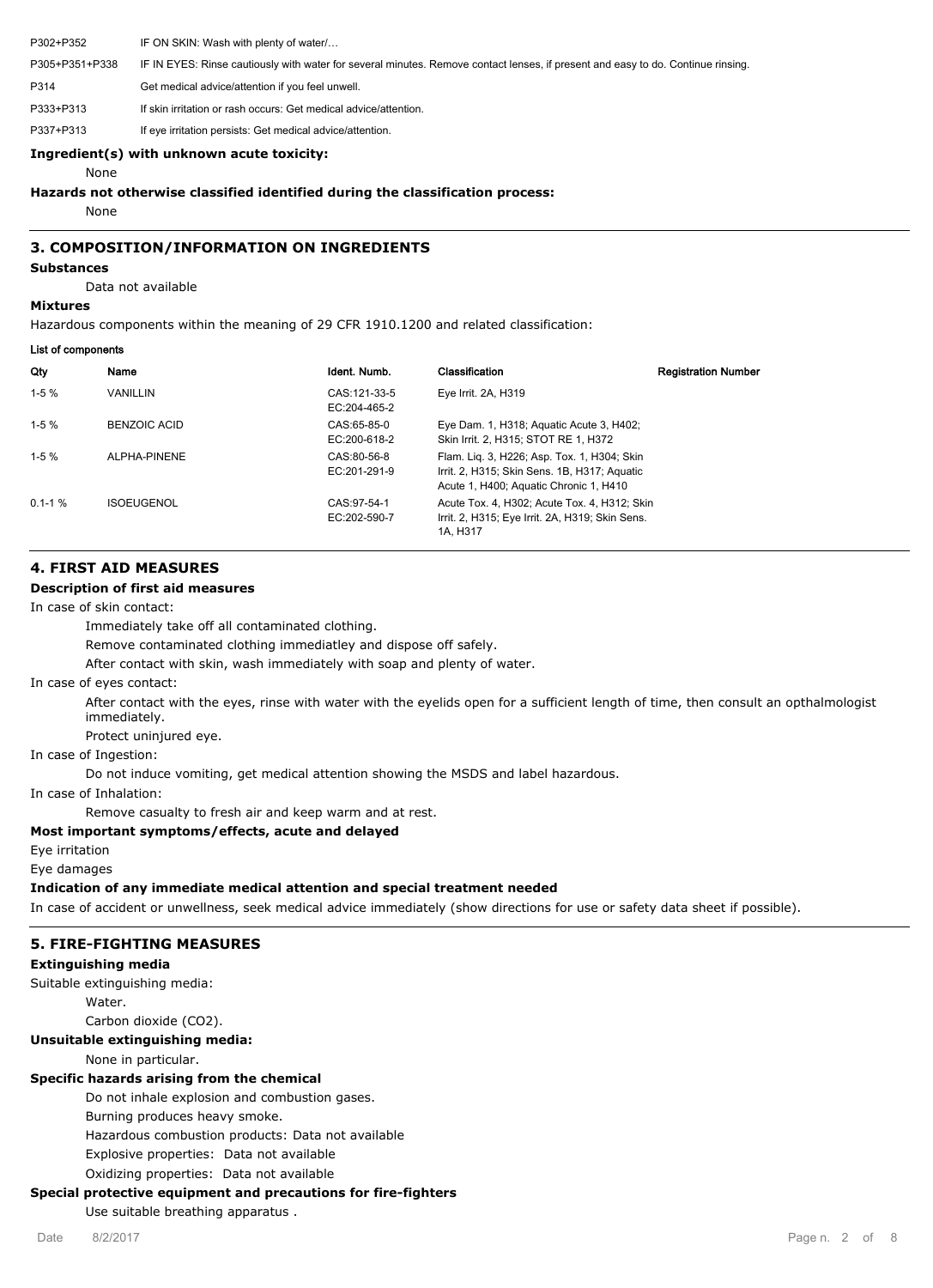Collect contaminated fire extinguishing water separately. This must not be discharged into drains. Move undamaged containers from immediate hazard area if it can be done safely.

#### **6. ACCIDENTAL RELEASE MEASURES**

#### **Personal precautions, protective equipment and emergency procedures**

Wear personal protection equipment.

Remove persons to safety.

See protective measures under point 7 and 8.

**Methods and material for containment and cleaning up**

Suitable material for taking up: absorbing material, organic, sand Wash with plenty of water.

## **7. HANDLING AND STORAGE**

#### **Precautions for safe handling**

Avoid contact with skin and eyes, inhaltion of vapours and mists.

Don't use empty container before they have been cleaned.

Before making transfer operations, assure that there aren't any incompatible material residuals in the containers.

Contamined clothing should be changed before entering eating areas.

Do not eat or drink while working.

See also section 8 for recommended protective equipment.

#### **Conditions for safe storage, including any incompatibilities**

Store in a tightly closed container in a cool, dry, well-ventilated area, Away from heat sources.

Storage temperature: Data not available

Incompatible materials:

None in particular.

Instructions as regards storage premises:

Adequately ventilated premises.

#### **8. EXPOSURE CONTROLS/PERSONAL PROTECTION**

#### **Control parameters**

#### **Community Occupational Exposure Limits (OEL)**

| Component                                                                                           | OEL Type                                              | Country | Ceiling | Long Term<br>mg/m3 | Long Term ppm Short Term | mg/m3 | Short Term ppm |  |
|-----------------------------------------------------------------------------------------------------|-------------------------------------------------------|---------|---------|--------------------|--------------------------|-------|----------------|--|
| ALPHA-PINENE                                                                                        | <b>ACGIH</b>                                          |         |         |                    |                          |       | 20             |  |
| Appropriate engineering controls: Data not available                                                |                                                       |         |         |                    |                          |       |                |  |
|                                                                                                     | Individual protection measures                        |         |         |                    |                          |       |                |  |
| Eye protection:                                                                                     |                                                       |         |         |                    |                          |       |                |  |
|                                                                                                     | Use close fitting safety goggles, don't use eye lens. |         |         |                    |                          |       |                |  |
| Protection for skin:                                                                                |                                                       |         |         |                    |                          |       |                |  |
| Use clothing that provides comprehensive protection to the skin, e.g. cotton, rubber, PVC or viton. |                                                       |         |         |                    |                          |       |                |  |
| Protection for hands:                                                                               |                                                       |         |         |                    |                          |       |                |  |
| Use protective gloves that provides comprehensive protection, e.g. P.V.C., neoprene or rubber.      |                                                       |         |         |                    |                          |       |                |  |
| Respiratory protection:                                                                             |                                                       |         |         |                    |                          |       |                |  |
| Data not available                                                                                  |                                                       |         |         |                    |                          |       |                |  |
| <b>9. PHYSICAL AND CHEMICAL PROPERTIES</b>                                                          |                                                       |         |         |                    |                          |       |                |  |

## **Information on basic physical and chemical properties**

Physical State Liquid Appearance and colour: & Dark Yellow Odor: Conform Odour threshold: Data not available pH: Data not available Melting point / freezing point: Data not available Initial boiling point and boiling range: Data not available Flash point: > 93°C / 200°F Evaporation rate: Data not available Upper/lower flammability or explosive limits: Data not available Vapour density: Data not available Vapour pressure: Data not available Relative density: 1.13 g/ml Solubility in water: Data not available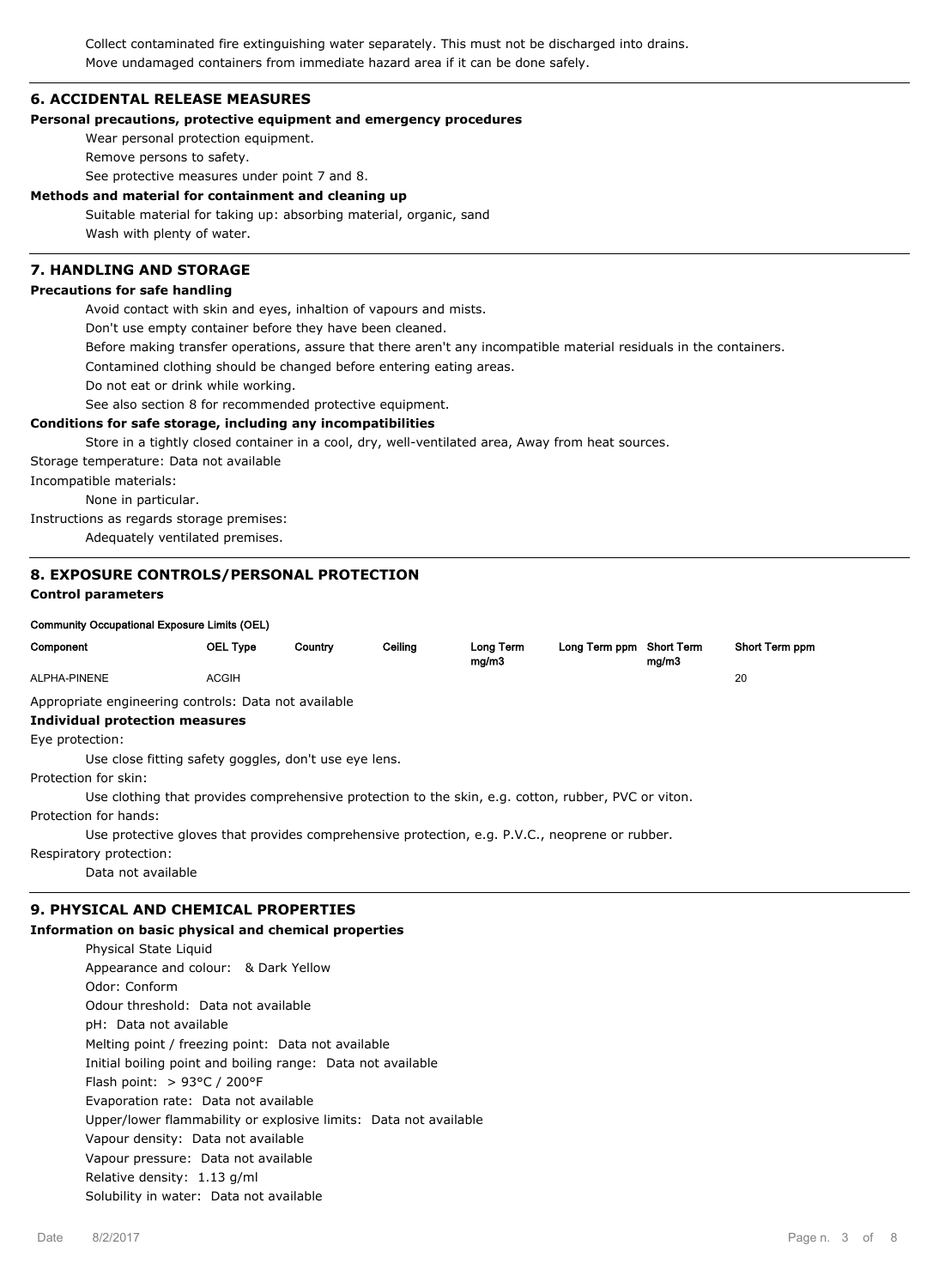Solubility in oil: Data not available Partition coefficient (n-octanol/water): Data not available Auto-ignition temperature: Data not available Decomposition temperature: Data not available Viscosity: Data not available Explosive properties: Data not available Oxidizing properties: Data not available Solid/gas flammability: Data not available Specific Gravity @20°C = 1.1330 Refractive Index =  $1.4718$ 

## **Other information**

Substance Groups relevant properties Data not available Miscibility: Data not available Fat Solubility: Data not available Conductivity: Data not available

## **10. STABILITY AND REACTIVITY**

#### **Reactivity**

Stable under normal conditions

## **Chemical stability**

Data not Available.

#### **Possibility of hazardous reactions**

None.

#### **Conditions to avoid**

Stable under normal conditions.

#### **Incompatible materials**

None in particular.

#### **Hazardous decomposition products**

None.

## **11. TOXICOLOGICAL INFORMATION**

**Toxicological information on main components of the mixture:**

#### **Information on toxicological effects**

#### **Toxicological information of the mixture:**

There is no toxicological data available on the mixture. Consider the individual concentration of each component to assess toxicological effects resulting from exposure to the mixture.

| <b>Textbelle and internation on main componente or are impact</b> |                              |
|-------------------------------------------------------------------|------------------------------|
| VANILLIN                                                          | LD50 Oral Rat = $1580$ mg/kg |
|                                                                   | LD50 Skin Rabbit > 5010mg/kg |
|                                                                   |                              |
| <b>BENZOIC ACID</b>                                               | LD50 Oral Rat = $1700$ mg/kg |
|                                                                   |                              |
| ALPHA-PINENE                                                      | LD50 Oral Rat = $2100$ mg/kg |
|                                                                   | LD50 Skin Rat > 5000mg/kg    |
|                                                                   |                              |

ISOEUGENOL LD50 Oral Rat = 1560mg/kg

#### **If not differently specified, the information required in the regulation and listed below must be considered as N.A.**

a) acute toxicity

- b) skin corrosion/irritation
- c) serious eye damage/irritation
- d) respiratory or skin sensitisation
- e) germ cell mutagenicity
- f) carcinogenicity
- g) reproductive toxicity
- h) STOT-single exposure
- i) STOT-repeated exposure
- j) aspiration hazard

## **Substance(s) listed on the IARC Monographs:**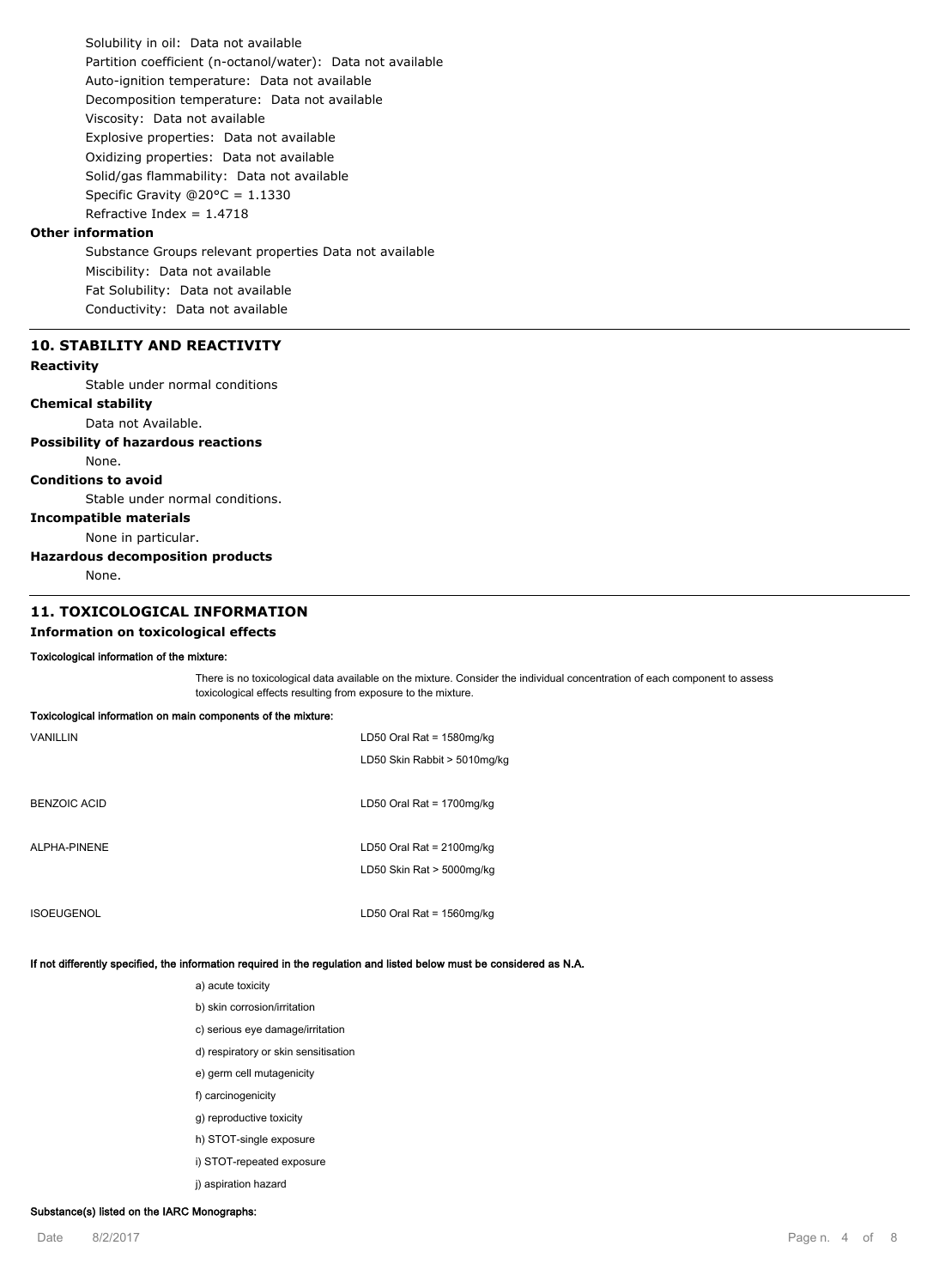#### **Substance(s) listed as OSHA Carcinogen(s):**

None

#### **Substance(s) listed as NIOSH Carcinogen(s):**

None

#### **Substance(s) listed on the NTP report on Carcinogens:**

ISOEUGENOL

## **12. ECOLOGICAL INFORMATION**

## **Toxicity**

Adopt good working practices, so that the product is not released into the environment. Eco-Toxicological Information:

#### **List of Eco-Toxicological properties of the components**

| Quantity | Component           | Ident. Numb.                          | <b>Ecotox Data</b>                                              |
|----------|---------------------|---------------------------------------|-----------------------------------------------------------------|
| $1-5%$   | <b>VANILLIN</b>     | CAS: 121-33-5 -<br>EINECS: 204-465-2  | EC50 Daphnia Daphnia magna= 180mg/L 24 Hr                       |
|          |                     |                                       | LC50 Fish Pimephales promelas= 53mg/L 96 Hr flow-through 53-61. |
| $1-5%$   | <b>BENZOIC ACID</b> | $CAS: 65-85-0 -$<br>EINECS: 200-618-2 | EC50 Daphnia Daphnia magna= 300mg/L 24 Hr                       |
|          |                     |                                       | EC50 Algae Anabaena inaequalis= 5mg/L 3 Hr                      |
|          |                     |                                       | EC50 Daphnia Daphnia magna= 860mg/L 48 Hr Static                |
|          |                     |                                       | LC50 Fish Gambusia affinis= 180mg/L 96 Hr                       |
| $1-5%$   | ALPHA-PINENE        | $CAS: 80-56-8-$<br>EINECS: 201-291-9  | LC50 Daphnia Daphnia magna= 41mg/L 48 Hr                        |
|          |                     |                                       | LC50 Fish Pimephales promelas= 0.28mg/L 96 Hr static            |

#### **Persistence and degradability**

Data not available

#### **Bioaccumulative potential**

Data not available

#### **Mobility in soil**

Data not available

### **Other adverse effects**

Data not available

#### **13. DISPOSAL CONSIDERATIONS**

#### **Waste treatment methods**

Any disposal practice must be in compliance with local, state and federal laws and regulations (contact local or state environmental agency for specific rules). Do not dump into sewers, any body of water or onto the ground.

Recover, if possible. Send to authorised disposal plants or for incineration under controlled conditions. In so doing, comply with the local and national regulations currently in force.

### **14. TRANSPORT INFORMATION**

#### **UN number**

ADR-UN number: N/A DOT-UN Number: N/A IATA-Un number: N/A IMDG-Un number: N/A **UN proper shipping name** ADR-Shipping Name: N/A DOT Proper Shipping Name: N/A IATA-Technical name: N/A

IMDG Technical Name: N/A

## **Transport hazard class(es)**

ADR-Class: N/A DOT Hazard Class: N/A IATA-Class: N/A IMDG-Class: N/A

## **Packing group**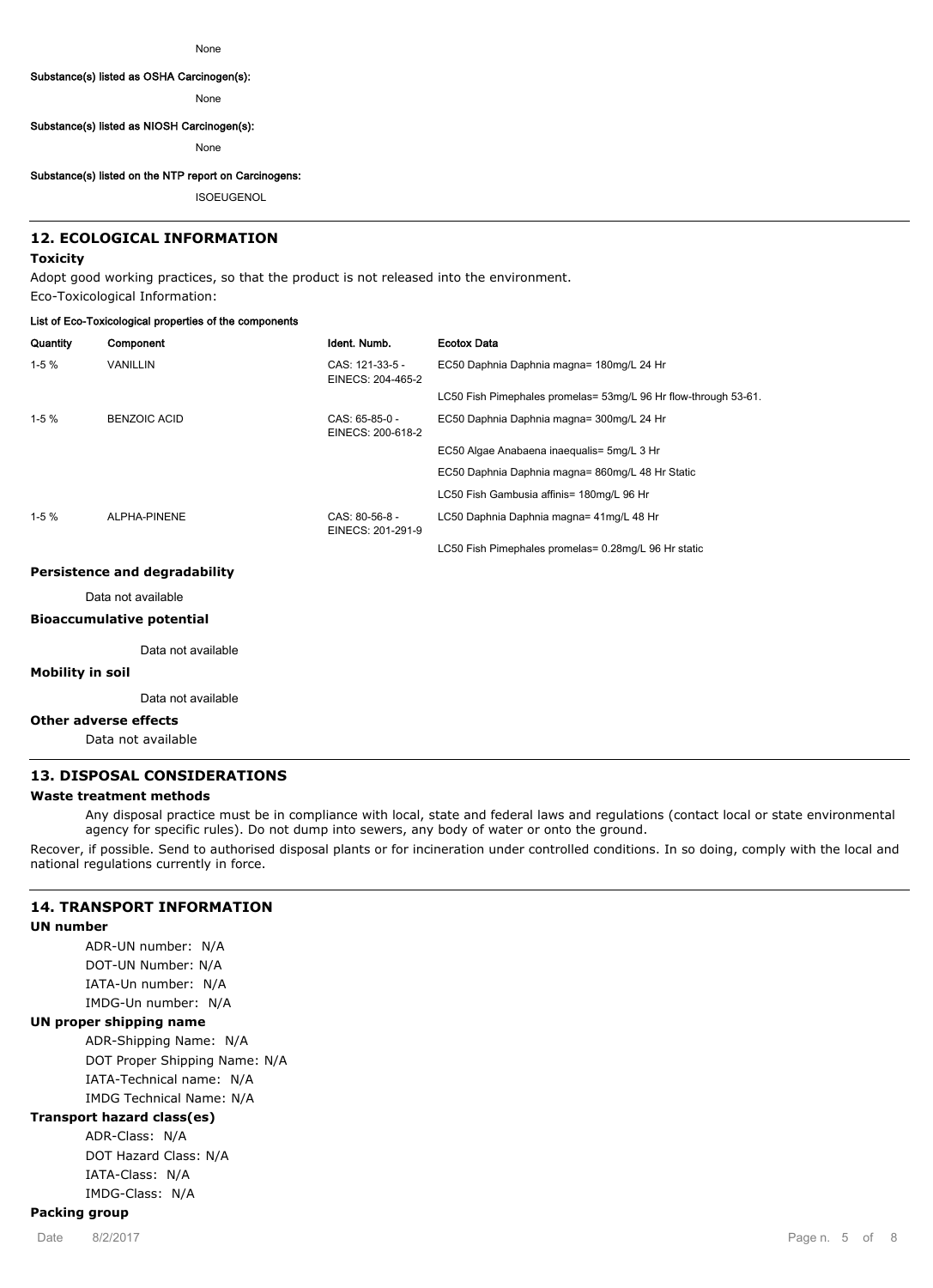ADR-Packing Group: N/A ADR exempt: N/A IATA-Packing group: N/A IMDG-Packing group: N/A **Environmental hazards** Marine pollutant: No Environmental Pollutant: Data not available **Transport in bulk according to Annex II of MARPOL73/78 and the IBC Code** Data not available **Special precautions** Department of Transportation (DOT): DOT-Special Provision(s): N/A DOT Label(s): N/A DOT Symbol: N/A DOT Cargo Aircraft: N/A DOT Passenger Aircraft: N/A DOT Bulk: N/A DOT Non-Bulk: N/A Road and Rail (ADR-RID): ADR-Label: N/A ADR - Hazard identification number: N/A ADR Tunnel Restriction Code: N/A Air (IATA): IATA-Passenger Aircraft: N/A IATA-Cargo Aircraft: N/A IATA-Label: N/A IATA-Subrisk: N/A IATA-Erg: N/A IATA-Special Provisions: N/A Sea (IMDG): IMDG-Stowage Code: N/A IMDG-Stowage Note: N/A IMDG-Subrisk: N/A IMDG-Special Provisions: N/A IMDG-Page: N/A IMDG-Label: N/A IMDG-EMS: N/A

#### **15. REGULATORY INFORMATION**

IMDG-MFAG: N/A

#### **USA - Federal regulations**

#### **TSCA - Toxic Substances Control Act**

#### **TSCA inventory:**

All the components are listed on the TSCA inventory

#### **TSCA listed substances:**

| VANILLIN          | is listed in TSCA | 8B. 8A. 8D |
|-------------------|-------------------|------------|
| BENZOIC ACID      | is listed in TSCA | 8B         |
| ALPHA-PINENE      | is listed in TSCA | 8B         |
| <b>ISOEUGENOL</b> | is listed in TSCA | 8B         |

#### **SARA - Superfund Amendments and Reauthorization Act**

#### **Section 302 - Extremely Hazardous Substances:**

no substances listed

#### **Section 304 - Hazardous substances:**

no substances listed

#### **Section 313 - Toxic chemical list:**

no substances listed

**CERCLA - Comprehensive Environmental Response, Compensation, and Liability Act**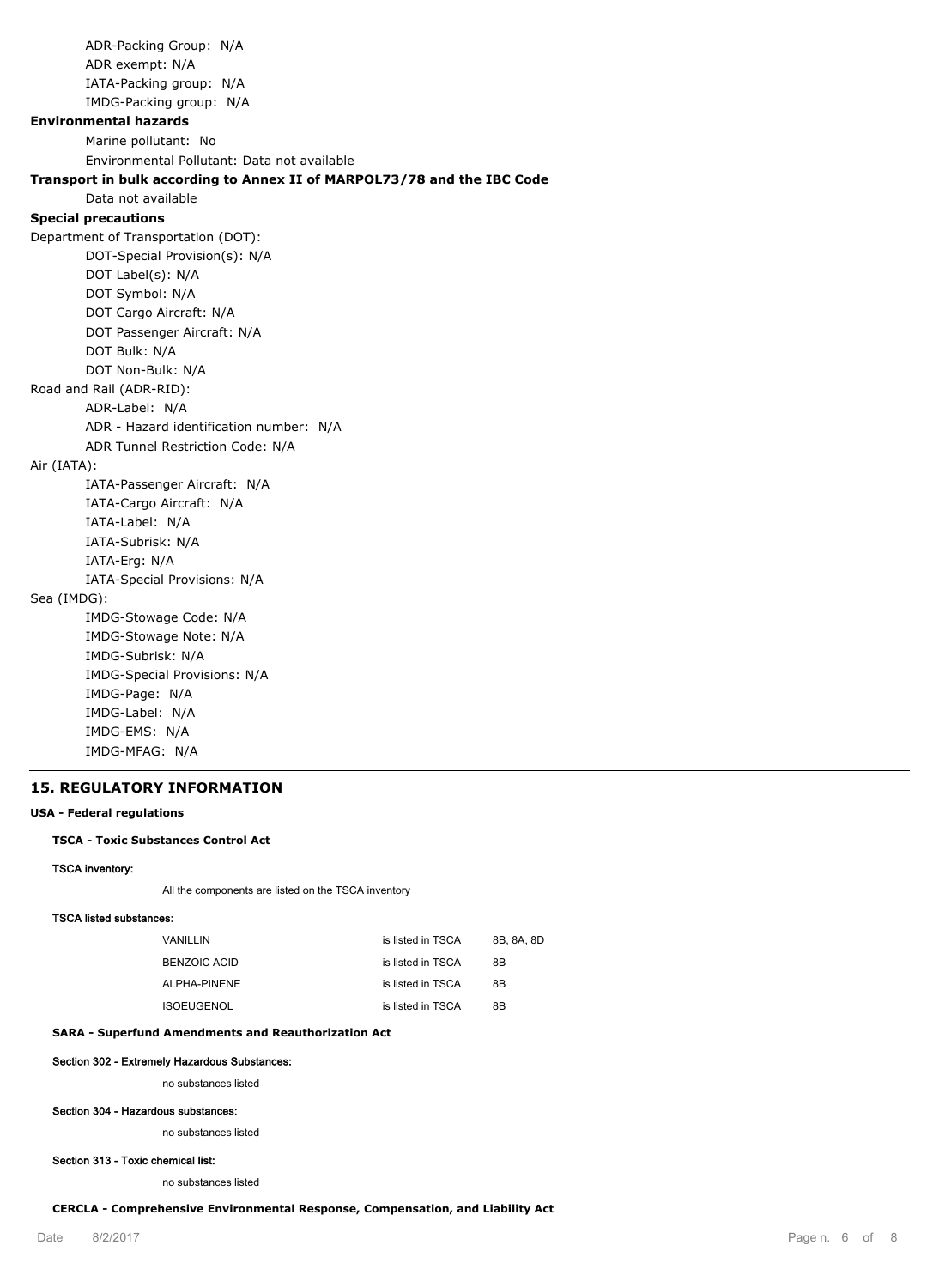#### **Substance(s) listed under CERCLA:**

| BENZOIC ACID | Reportable quantity:             | 5000   | pounds |
|--------------|----------------------------------|--------|--------|
|              | Reportable quantity for mixture: | 200000 | pounds |

**CAA - Clean Air Act**

#### **CAA listed substances:**

no substances listed

**CWA - Clean Water Act**

#### **CWA listed substances:**

no substances listed

#### **USA - State specific regulations**

**California Proposition 65**

#### **Substance(s) listed under California Proposition 65:**

no substances listed

#### **Massachusetts Right to know**

#### **Substance(s) listed under Massachusetts Right to know:**

no substances listed

**Pennsylvania Right to know**

#### **Substance(s) listed under Pennsylvania Right to know:**

no substances listed

#### **New Jersey Right to know**

#### **Substance(s) listed under New Jersey Right to know:**

no substances listed

#### **16. OTHER INFORMATION**

## **Code Description** H226 Flammable liquid and vapour. H302 Harmful if swallowed. H304 May be fatal if swallowed and enters airways. H312 Harmful in contact with skin. H315 Causes skin irritation. H317 May cause an allergic skin reaction. H318 Causes serious eye damage. H319 Causes serious eye irritation. H372 Causes damage to organs through prolonged or repeated exposure . H400 Very toxic to aquatic life. H402 Harmful to aquatic life H410 Very toxic to aquatic life with long lasting effects.

H412 Harmful to aquatic life with long lasting effects.

Safety Data Sheet dated: 8/2/2017 - version 2

The information contained herein is based on our state of knowledge at the above-specified date. It refers solely to the product indicated and constitutes no guarantee of particular quality. The information relates only to the specific material and may not be valid for such material used in combination with any other material or in any process.

This document was prepared by a competent person who has received appropriate training.

It is the duty of the user to ensure that this information is appropriate and complete with respect to the specific use intended.

This MSDS cancels and replaces any preceding release.

#### **Additional classification information**